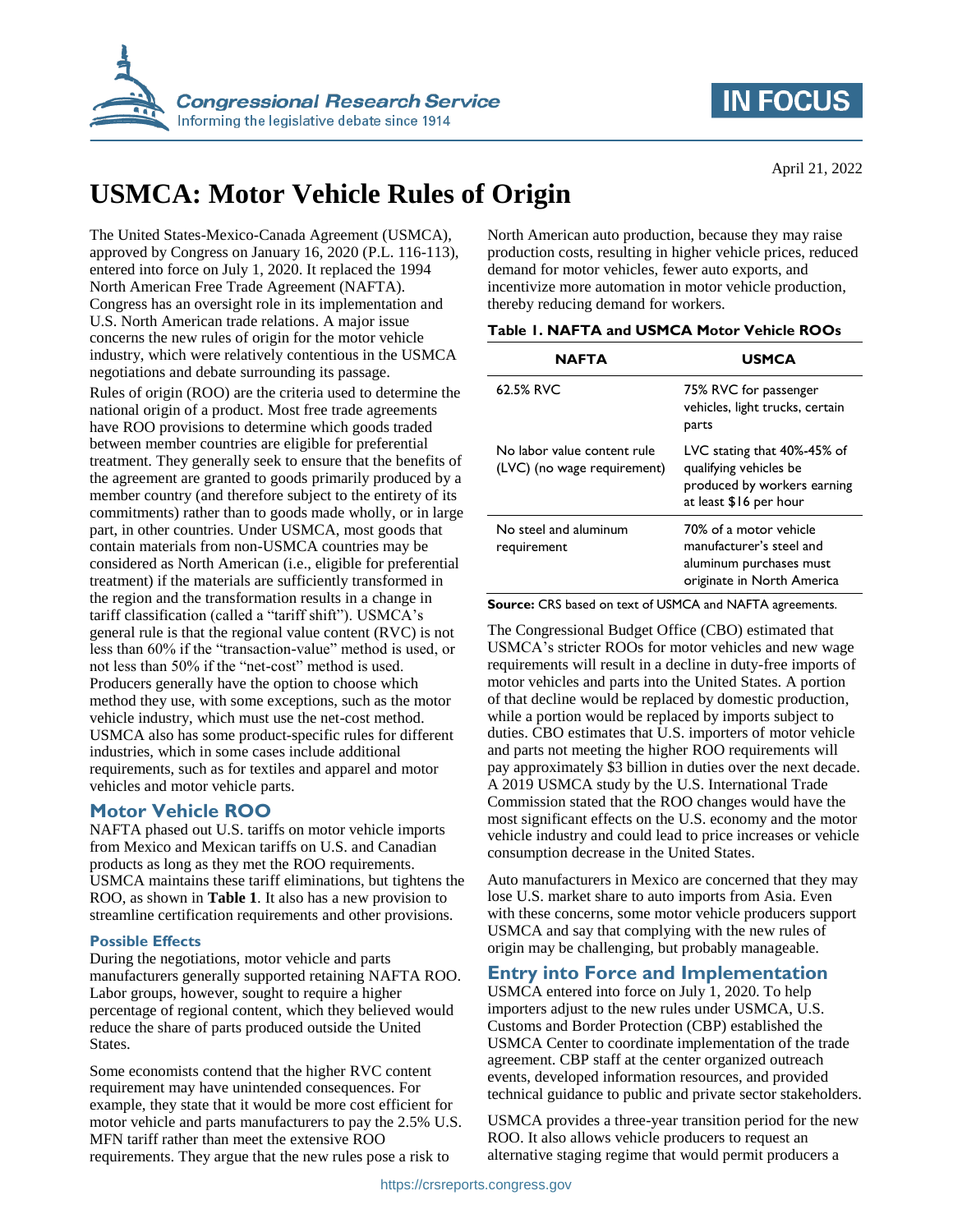longer transition period (five years) to implement the new rules of origin. The U.S. Trade Representative (USTR) accepted petitions with a draft alternative staging plan from April 21, 2020 to July 1, 2020. The plan may include investment or purchase commitments in the United States and North America to the U.S. Trade Representative (USTR). Companies with approved requests include Ford, Honda, Hyundai, Tesla, Toyota, and Volkswagen.

#### **USMCA Dispute Resolution**

USMCA dispute resolutions provisions are intended to resolve disputes through consultation. The party or parties alleging that another party is violating USMCA may request consultations, defined as confidential discussions that include good offices, conciliation, or mediation, and if no resolution is achieved, establishment of a dispute settlement panel. After a panel renders a decision, it prepares a report. If the findings determine that the responding party has violated USMCA commitments, the parties must seek to resolve the dispute within 45 days. If a resolution is not reached, then the aggrieved party or parties may suspend certain agreement benefits until the parties agree on a resolution.

# **Motor Vehicle ROO Dispute**

A major issue regarding USMCA's motor vehicle ROO is whether non-originating material in core motor vehicle parts (e.g., engine heads and battery cells) deemed originating (100% North American content) should be included in the calculation of the regional value content (RVC) in larger core parts (see below) or motor vehicles. USTR's interpretation of the so-called "roll up provision" is that the value of non-originating materials in core auto parts should not be included in the larger RVC calculation in determining country of origin. In August 2021, the Mexican and Canadian governments, which argue that the total value of core parts deemed originating (North American inputs plus foreign inputs) should be counted, formally requested consultations with the United States.

#### **Core Parts and Components for Determining Origin**

**Engine**: Heads, blocks, crankshafts, crankcases, pistons, rods, head subassembly.

**Transmission:** Transmission cases, torque converters and housings, gears and gear blanks, clutches, valve body assembly.

**Body and Chassis:** Major body panels, secondary panels, structural panels, frames.

**Axle:** Axle shafts, axle housings, axle hubs, carriers, differentials.

**Suspension System:** Shock absorbers, struts, control arms, sway bars, knuckles, coil springs, leaf springs.

**Steering System**: Steering columns, steering gears/racks, control units.

**Advanced Batteries:** Cells, modules/arrays, assembled packs.

**Source:** Table A.2 in Annex 4-B, Chapter 4 of the USMCA.

The Mexican government argued that the United States is not recognizing flexibilities, such as the roll up provision

that it contends were negotiated to help North American motor vehicle producers meet the RVC requirements. The Canadian government stated that because consultations regarding the interpretation of the ROO failed to produce a resolution, Mexico and Canada moved to the next step of the dispute resolution provisions of the agreement. On January 6, 2022, Mexico requested a panel to resolve the dispute, stating that the United States adopted an "incorrect interpretation" of the ROO. On January 13, Canada announced that it was joining the dispute as a complaining party, stating that it shared Mexico's view. A panel reportedly is expected to reach a decision regarding the proper interpretation around September 2022.

# **Issues for Congress**

USMCA contains key changes in motor vehicle ROO from NAFTA and other previous U.S. FTAs, as well as congressional reporting requirements. USTR, in consultation with the Interagency Committee on Trade in Automotive Goods, established by the USMCA Implementation Act, is required to submit a biennial report to Congress on motor vehicle trade under the agreement (19 U.S.C.  $\S 4532(g)(1)$ . The report is to include, among other things, a summary of how producers demonstrate compliance with the ROO, use of the alternative staging regime, and whether the ROO are effective. The first report is expected to be submitted to the House Ways and Means and Senate Finance Committees no later than July 1, 2022.

Another potential issue for Congress is the revision to the electric vehicle tax credit included in the House-passed Build Back Better legislation (H.R. 5376). It would provide up to \$12,500 in tax credits for the purchase of electric vehicles, including \$4,500 if a vehicle is assembled at U.S. plants with unionized labor and an additional \$500 if it has at least 50% U.S. content and battery cells. Canada and Mexico have stated that the credits are discriminatory and have threatened to file dispute settlement complaints if they are approved.

As USMCA implementation moves forward, Congress may examine issues and consider oversight related to

- What is the impact of USMCA's motor vehicle ROO on domestic producers and what are the implications of the current dispute over ROO interpretations?
- Are the ROO improving the competitiveness of the U.S. motor vehicle industry?
- How have the new ROO impacted small and medium motor vehicle producers/suppliers?
- How could the proposed electric vehicle tax credits be formulated to meet USMCA commitments?
- Have there been implementation and/or compliance issues with the LVC requirements? If so, what?

**Liana Wong**, Analyst in International Trade and Finance **M. Angeles Villarreal**, Specialist in International Trade and Finance